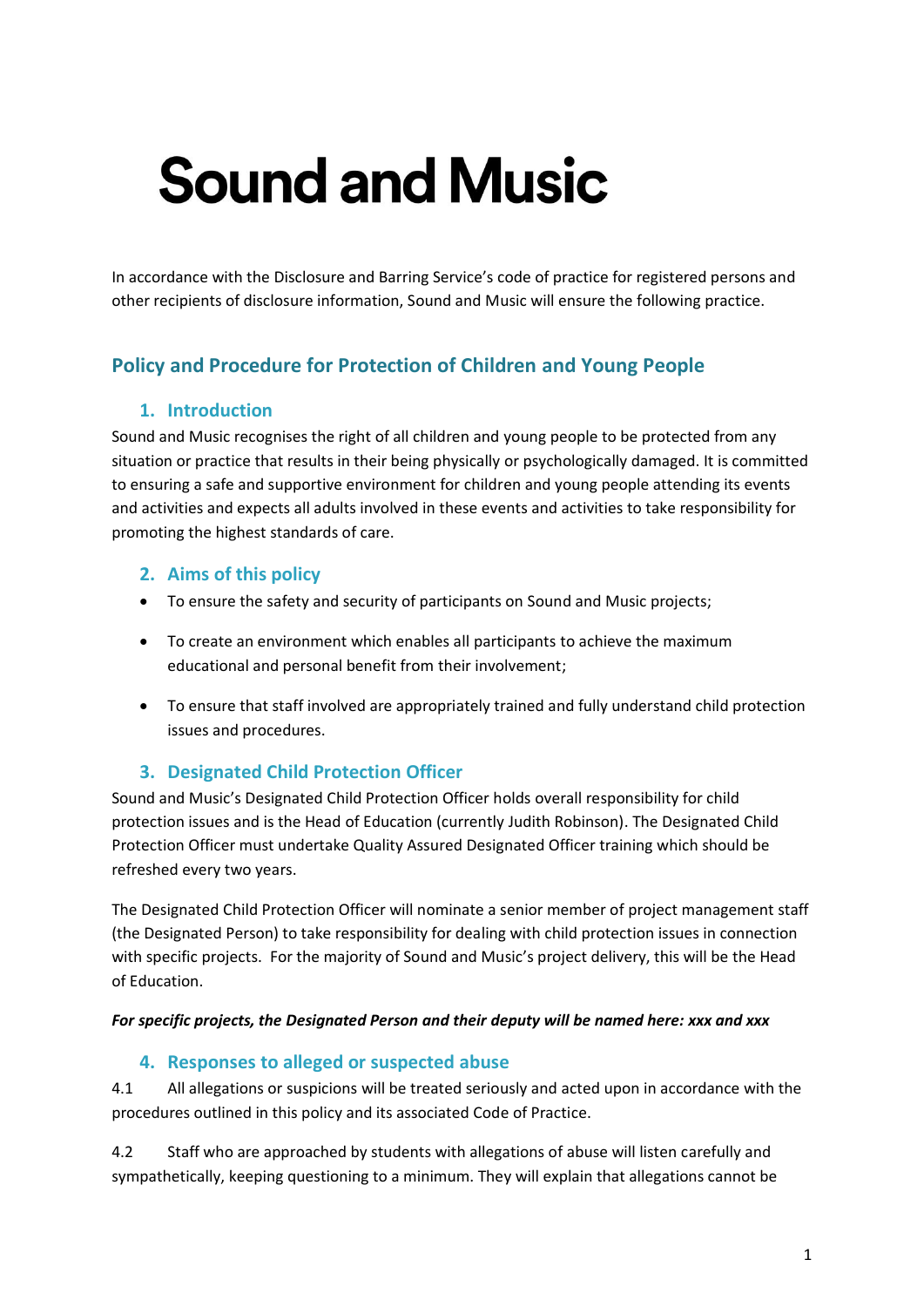kept secret and to whom the information will be conveyed. Further advice as to how a member of staff should deal with any such disclosure is included in Appendix 2.

4.3 Staff will report any allegations or suspicions only to the Designated Person and otherwise maintain absolute confidentiality. In the absence of the Designated Person, concerns should be addressed to the nominated deputy of the Designated Person.

4.4 The Designated Person (if they aren't the Designated Child Protection Officer) will report the allegation to the Designated Child Protection Officer, who will inform Sound and Music's CEO. The CEO will inform the Sound and Music Board if a prosecution results from the allegations.

4.5 The Designated Child Protection Officer will be responsible for initiating appropriate action in response to concerns, taking care to refer to the appropriate authorities rather than to investigate serious allegations of abuse.

4.6 A written record will be kept of any suspicion, allegation or incident causing concern which will detail the date, time, location, person reporting, person concerned, designated person handling the concern and action taken. The records will be held in a secure location by the Designated Child Protection Officer. Paper records will be stored in a locked filing cabinet accessible only to the Designated Child Protection Officer, digital records will be held on a secure area of the Sound and Music server accessible only to the Designated Child Protection Officer. Once all actions on referral, including any subsequent actions have been completed, the records should be deleted or destroyed.

4.7 If the reported allegation concerns a staff member of Sound and Music (including all freelance members of staff), this information will be communicated when contacting the relevant authorities (the Local Authority Designated Officer). A consequence of this may the suspension from the project of the staff member pending an investigation by the authorities and, in a case where there is Gross Misconduct (the definition of which includes any Child Protection issue where abuse is found to have taken place), that person's contract will be terminated with immediate effect.

4.8 If, on investigation, the allegation is found to be an issue for disciplinary action, but not one of Child Protection where abuse is found to have taken place, the incident will be dealt with following Sound and Music's disciplinary procedures as outlined in the Staff Handbook.

4.9 Legislation in 2013 now requires employers to refer any safeguarding concerns to the Disclosure and Barring Service who will consider whether the individual should be barred from working in their sector. This legislation also stipulates that it is illegal for a barred person to work or apply for work within the sector in which they are barred, and that it is illegal for organisations to knowingly employ a barred person in the sector from which they are barred. Sound and Music acknowledges this legislation and will act accordingly.

# **5. Information for parents/carers**

5.1 This policy will be made available to parents/carers via the Sound and Music website.

5.2 In the event of an allegation or incident causing concern (unless the allegation involves the disclosure of information concerning a parent/carer) parents/carers will be:

• Contacted by telephone on the day of the incident;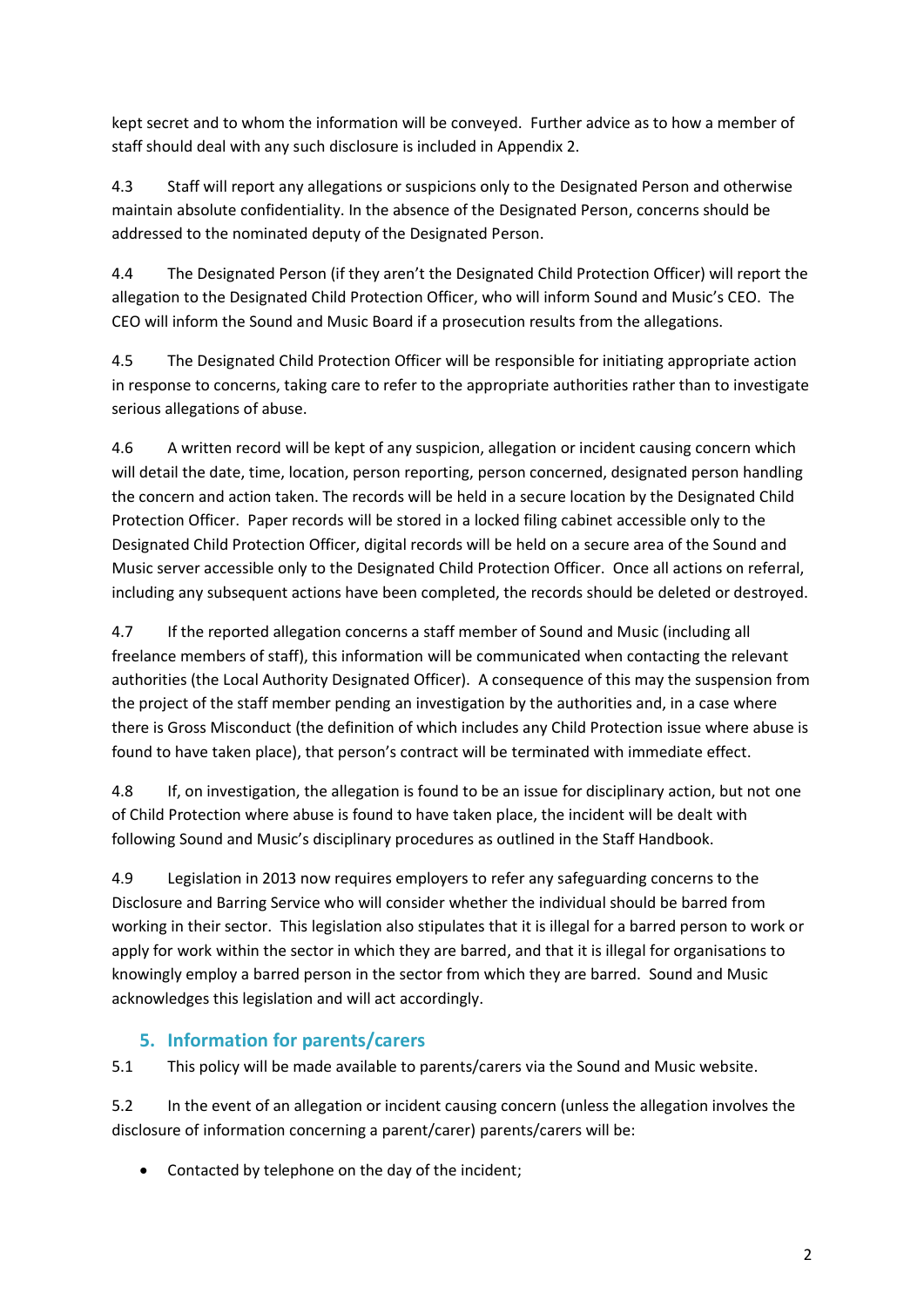- Informed by letter or email of the nature of the incident and action taken in response;
- Received by designated staff, if they wished to visit the venue in person.

## **6. Recruitment and training of project staff**

6.1 Staff (including freelance staff) involved in Sound and Music projects will be subject to enhanced police checking procedures where their duties will entail significant contact with children, young people and/or vulnerable adults.

6.2 Checks will be undertaken on all staff members who work directly with children, young people and vulnerable adults, or who process personal information about those children, young people and vulnerable adults in the office.

6.3 Checks will be undertaken every 2 years by means of a new check undertaken by Sound and Music, or by looking at the staff member's online record (only possible if they have registered with the Disclosure and Barring Service online system). Certificates processed by other organisations that are not registered with the DBS online service will be accepted if they are less than 3 months old.

6.4 Staff will be briefed on child protection issues and procedures, health and safety matters and the code of conduct for students (Appendix 3) prior to each project.

6.5 All staff receive a copy of this policy and its associated Code of Practice (found in Appendix 1).

6.6 The requirement to follow Sound and Music's Child Protection and Health and Safety policies is included in all contracts including freelance contracts.

## **7. Use and storage of digital images and social media**

7.1 All project participants' parents are asked to give permission for photography and video, unless the participant is 18 years old, in which case the young person may give consent themselves. Any requests not to be photographed/videoed will be respected.

7.2 Photographs/videos taken on behalf of Sound and Music are done by people with Enhanced DBS checks in line with this policy. Photographers and video makers working for Sound and Music on a freelance basis will not store copies of these images on their own systems once they have finished working on the project in question; they are contractually required to return all footage/images to Sound and Music on a hard drive and confirm in writing that they have deleted the footage/images from their systems.

7.3 All digital images are stored at Sound and Music on a separate area of the server that is only accessible to specified members of staff who hold enhanced DBS checks. These staff members are: the Head of Education, the Education Coordinator, the Marketing and Social Media Coordinator and the Fundraising Coordinator. Any footage/images on separate hard drives are stored in a locked filing cabinet; the key holder is the Head of Education.

7.4 No child or young person whose image is used by Sound and Music will be identified with their full name without additional consent from a parent/guardian.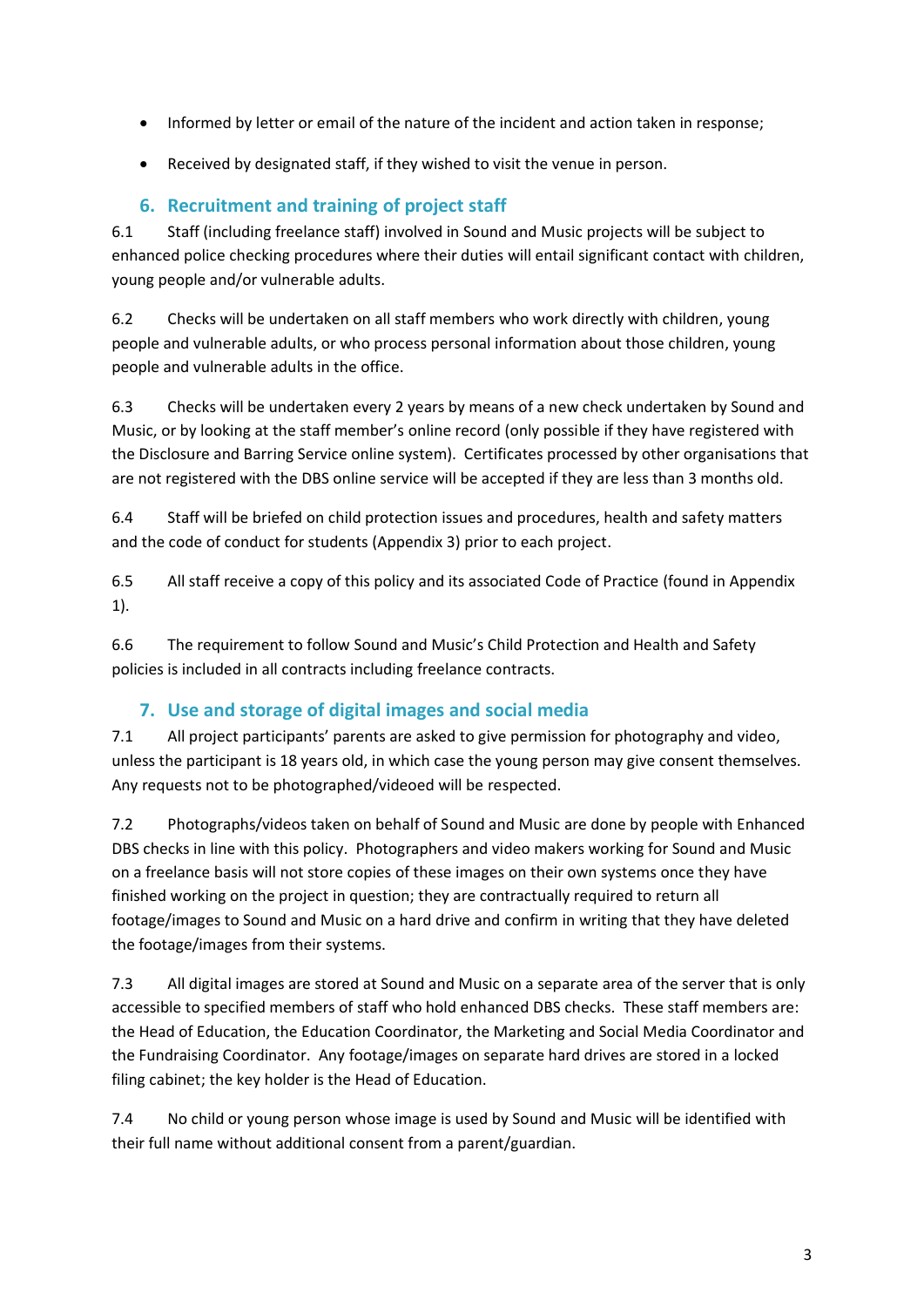7.5 Sound and Music staff should not connect with children and young people participating in projects via any social media; all contact should be through accounts especially created and owned by Sound and Music, so that all activity can be monitored and moderated.

7.6 Similarly, all tutors on projects (eg Summer School) are strongly advised to not communicate with students, whether this is by phone, email or through social media. Any contact (eg advice about Higher Education) should be through a work email address, copying in either the student's parent or the Head of Education; this policy will be presented during the Child Protection training session.

# **8. Health and Safety**

8.1 Project participants will be given a copy of the relevant Health and Safety procedures on arrival.

8.2 Contact information for students and details of any specific medical needs will be held in the appropriate office and distributed in summary to relevant staff. The project pastoral staff team will take responsibility for the administration of any medication, as requested by parents/carers as appropriate to the project.

8.3 Trained first aiders will be present at all times during projects, including activities which take place outside the regular premises.

# **9. Code of conduct for students**

9.1 All students are required to sign a Code of Conduct (where appropriate) outlining expected standards of conduct during the project. Where the students are under the age of 18, their parents are also expected to sign.

9.2 Serious breaches of the Code of Conduct (e.g. violence, racial abuse, use of illegal substances) will result in immediate expulsion from the project.

9.3 There are separate Codes of Conduct for residential, non-residential and online projects; they are included in Appendix 3 of this policy.

# **10.Additional considerations for online projects**

10.1 The COVID-19 pandemic of 2020 has seen the necessity for delivering work with children and young people through digital means. This raises the need for a number of additional ways of working to ensure the safeguarding of participants in Sound and Music's projects, in particular, the annual Summer School. A full set of guidelines drawn up for this purpose is included in Appendix 4.

## **11.Monitoring and dissemination of this policy**

11.1 This policy will be reviewed on an annual basis by Sound and Music.

11.2 The policy and Code of Practice will be distributed to all Sound and Music staff working on projects involving children, young people and/or vulnerable adults.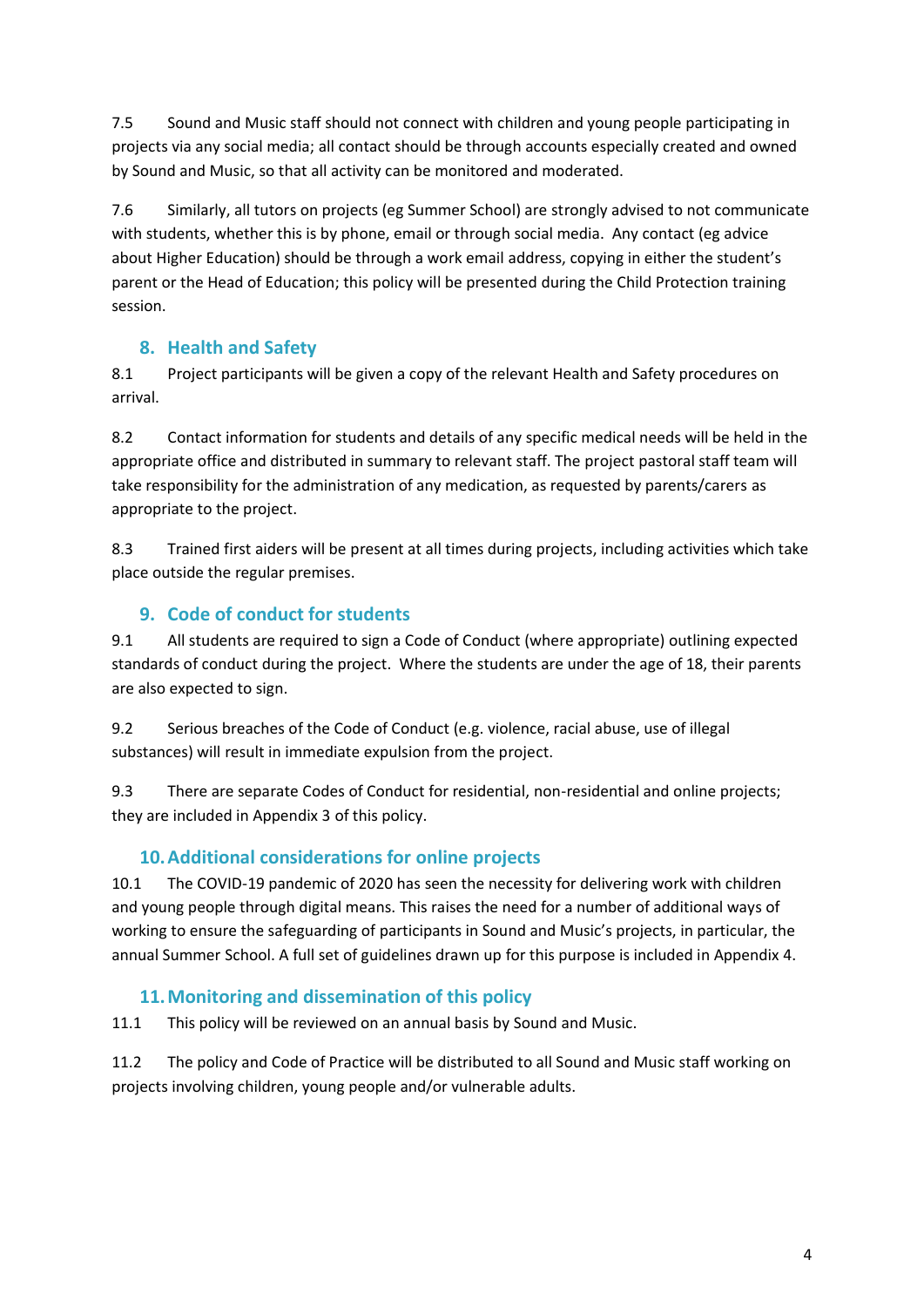Sound and Music June 2021

This document is reviewed and updated annually – next review June 2022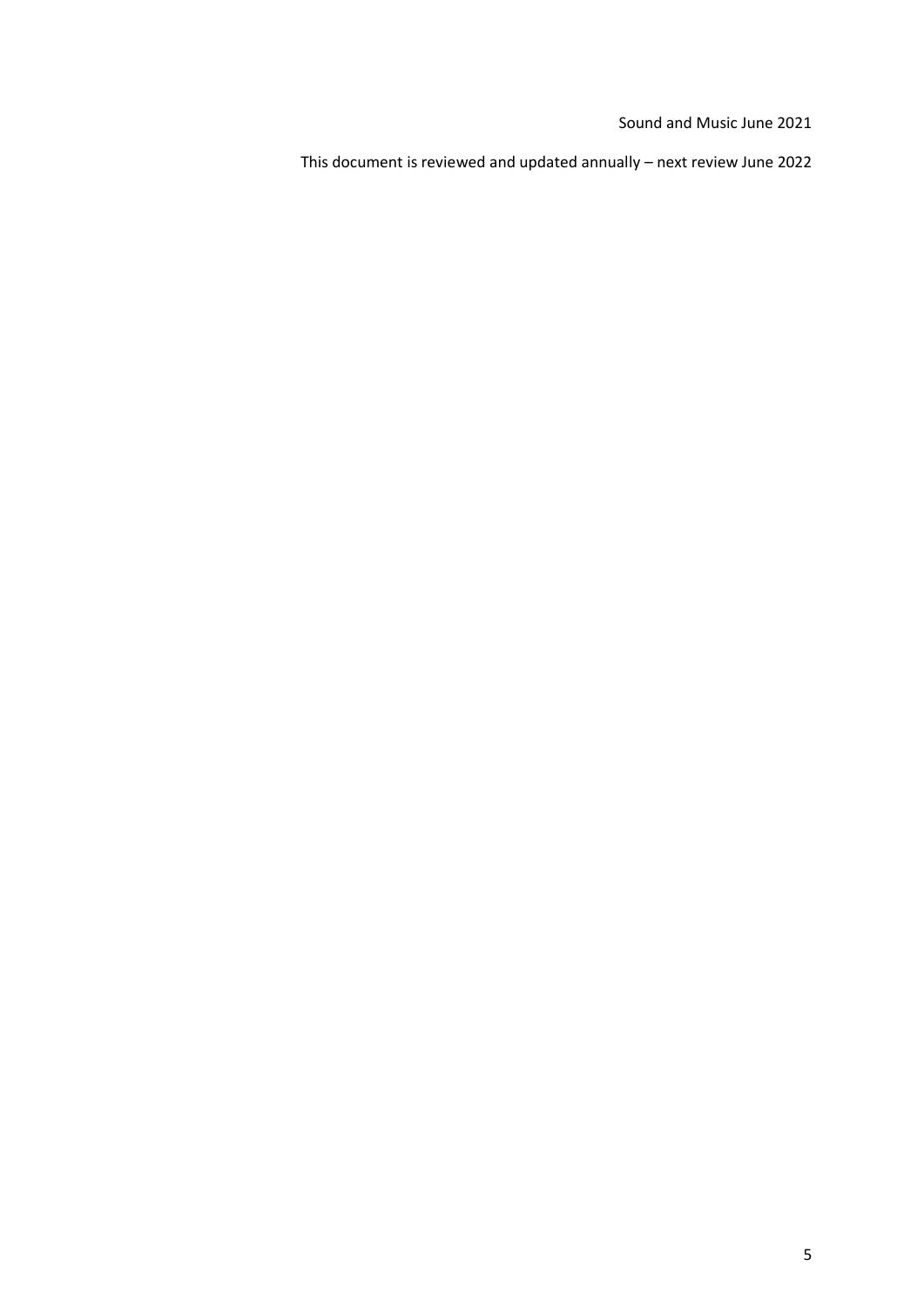# **Code of Practice for Staff**

- 1. Participation in Sound and Music projects should be a rewarding experience for both students and staff and, to this end, it is important for adults to recognise the particular responsibilities involved in working with children and young people. This Code of Practice is designed to ensure that staff are aware of those responsibilities and confident in dealing with participants.
- 2. All staff will receive a copy of the Child of Protection Policy which they should read carefully in conjunction with this Code. They will also take part in a training session prior to the commencement of the project, which will include guidance on child protection issues.
- 3. Staff should ensure that they behave in a friendly but professional manner at all times and maintain the highest standards of personal conduct in their dealings with students. They should not appear to favour or show interest in one child more than another. Any comment on a student's performance on the course should be constructive and supportive. At no time should students be sworn at or otherwise verbally abused.
- 4. Staff should take great care to avoid touching students at any time. This applies even, for example, when teaching instrumental technique, and tutors should develop the means for modelling and demonstrating the physical aspects of technique without the use of touch. Physical touching can make a student feel uncomfortable and may lead to charges of inappropriate behaviour.
- 5. For their own protection against allegations, staff should be alert to situations and behaviours which are open to misinterpretations. One to one contact with students out of sight of witnesses should be avoided where possible, as should use of or response to sexual innuendo.
- 6. Staff are strongly advised to not communicate with students, whether this is by phone, email or through social media. Again, this is for their own protection. In the case of social media, staff should not follow, make friends with, comment on or share students' posts, even if the student has followed/commented on the staff member. It is recommended that staff ensure that their privacy settings are at the highest possible settings, at least for the duration of the project.
- 7. Any email contact for a legitimate reason (eg advice about Higher Education) should be through a work email address where possible, copying in either the student's parent or the Head of Education so that communications can be monitored.
- 8. Staff who are approached by a student with a complaint about their treatment by another member of staff or with concerns about inappropriate behaviour by staff or students should immediately report this to the designated person with responsibility for child protection (named in the Child Protection Policy). Where allegations involve abuse, it is particularly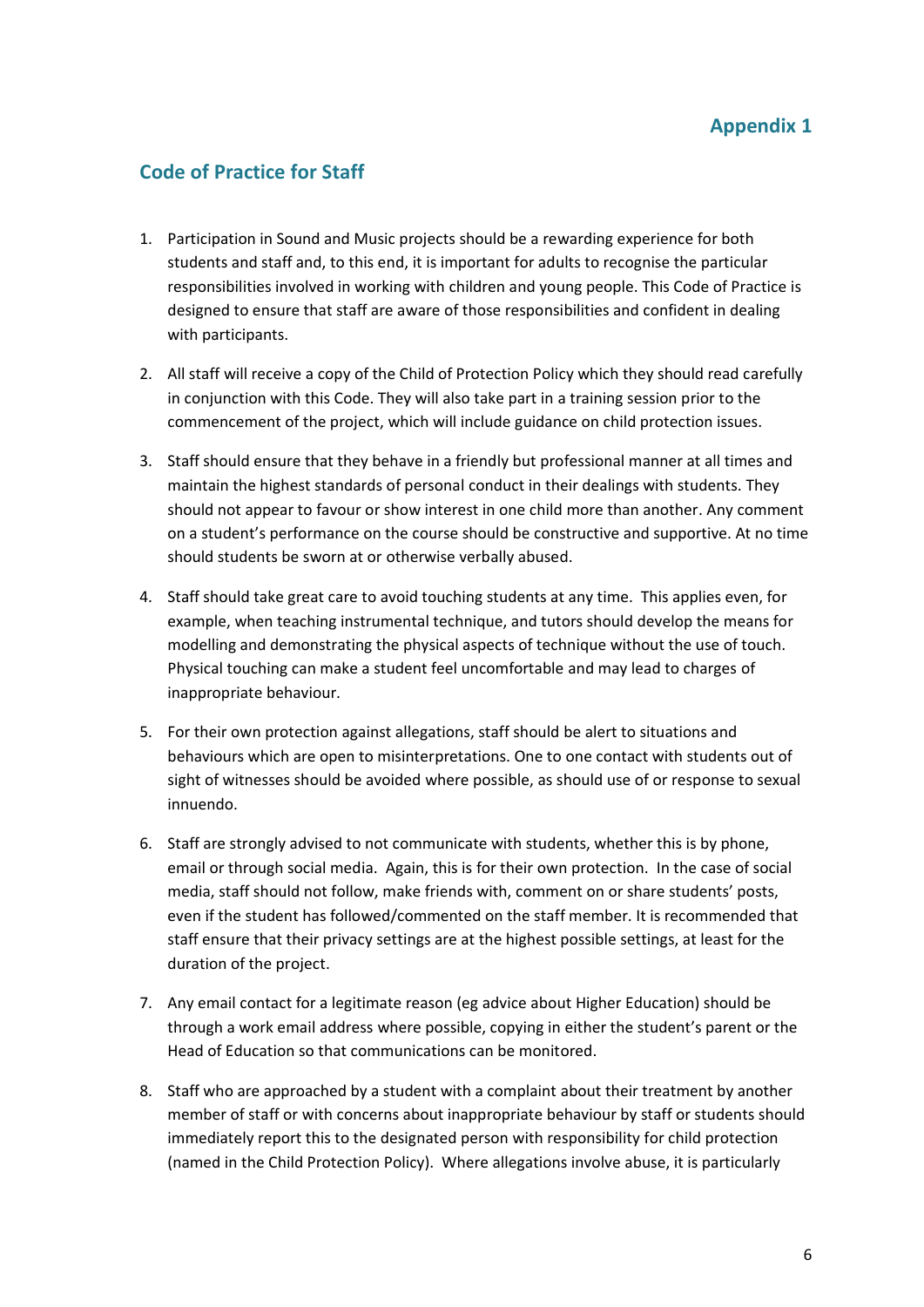important not to become involved in discussion or investigation but to make sure the details are clearly recorded and passed on to the designated person. This procedure should be explained to the student.

- 9. Outside the specified reporting procedures, strict confidence should apply to any suspicions or allegations raised by staff or students.
- 10. All staff should remind themselves of the Health and Safety policy and procedures and ensure not only their own compliance but that of the students under their supervision.
- 11. Staff will be given a copy of the Code of Behaviour, which all students will have signed. They should immediately report any breaches to the Head of Education.
- 12. Staff will be asked to provide the necessary personal details for the police checks to be undertaken to confirm their suitability to work with children. This will be a condition of their employment on the project.
- 13. Any member of staff who is unsure of the correct procedure in terms of child protection or uncertain of how to deal with a situation during a project can seek advice and assistance from either the Designated Person or the Designated Child Protection Officer.
- 14. Nobody is perfect. There may be an occasion when you realise that you have behaved in an inappropriate way under pressure. In such a case, please inform the Designated Person or the Designated Child Protection Officer as soon as possible. Further action may still be necessary, but it is easier to support people who admit to their mistakes than those who seek to hide them.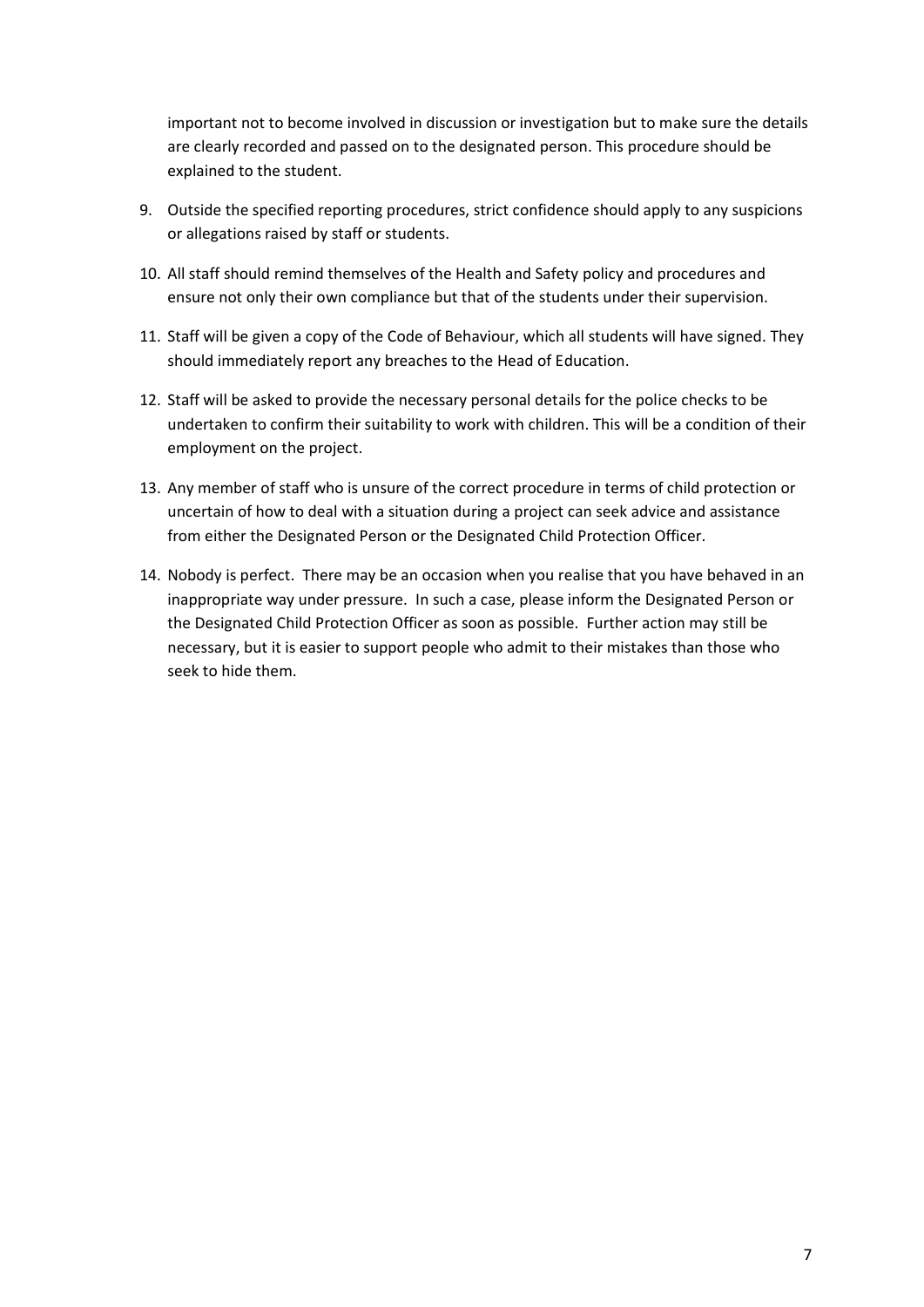## **Appendix 2**

# **Advice to staff on the appropriate response to a child making an allegation of abuse**

- 1. Stay calm.
- 2. Listen to what is said.
- 3. Find an appropriate early opportunity to explain that it is likely that the information will need to be shared with others – do not promise to keep secrets.
- 4. Tell the child that the matter will only be disclosed to those who need to know about it.
- 5. Allow the child to continue at their own pace.
- 6. Ask questions for clarification only, and at all times avoid asking questions that suggest a particular answer.
- 7. Reassure the child that they have done the right thing in telling you.
- 8. Tell the child what you will do next, and with whom the information will be shared.
- 9. Record in writing what was said, using the child's own words as soon as possible note the date, time, any names mentioned, to whom the information was given and ensure the record is signed and dated.
- 10. It is important to remember that the person who first encounters a case of alleged abuse is not responsible for deciding whether abuse has occurred. That is a task for the professional child protection agencies, following a referral from the Designated Child Protection Officer in Sound and Music.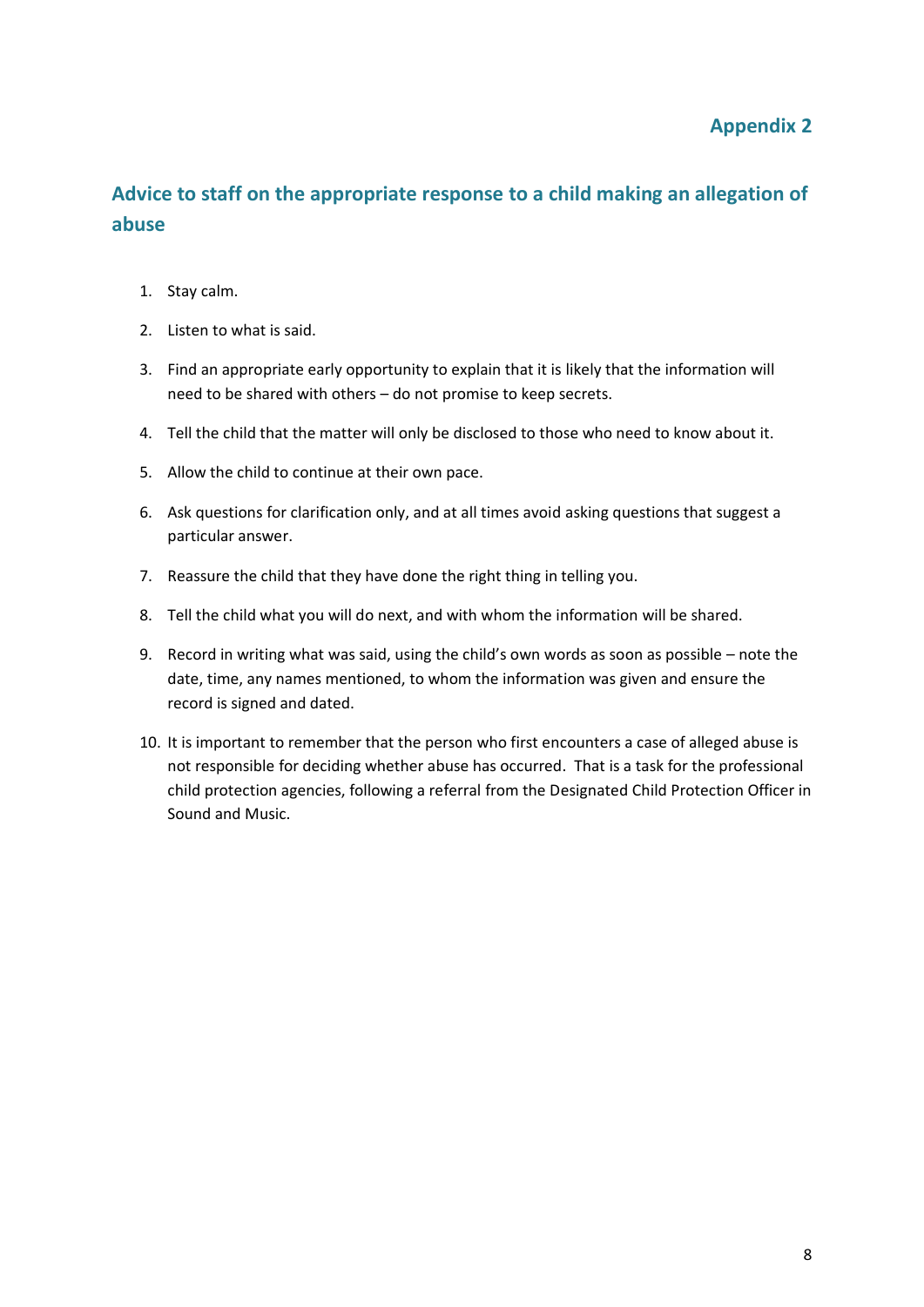# **Appendix 3**

## **Code of Conduct (for residential projects)**

### **10 Golden Rules**

We want the Sound and Music Summer School to be an enjoyable week, memorable for all the right reasons! We therefore ask you to abide by the following set of rules. Failure to stick to these rules may result in you receiving a strike and ultimately being removed from the project. We have yet to resort to sending anyone home, and look forward to keeping yet another clean sheet in 2019!

| $\mathbf{1}$   | Respect all other participants and staff.                                                                         |
|----------------|-------------------------------------------------------------------------------------------------------------------|
| $\overline{2}$ | Do not leave the Purcell School site unless you are 18 and have the permission of the<br>member of staff on duty. |
| 3              | Please use the sign in/out book provided by your chaperone if you are going off-site<br>(18 year-olds only).      |
| 4              | The Purcell School is a no smoking site.                                                                          |
| 5              | No alcohol or illegal drugs.                                                                                      |
| 6              | No sexual relations.                                                                                              |
| $\overline{7}$ | All project sessions are compulsory.                                                                              |
| 8              | Please respect the Purcell School environment and property.                                                       |
| 9              | Make sure you are back in your boarding house by 10.00pm. Lights out at 11.00pm.                                  |
| 10             | Please respect other people's property.                                                                           |

#### **Three Strikes System**

All serious incidences of rule breaking and/or bad behaviour will be reported to the Head of Education (Judith Robinson) via the Session Runners or Chaperones. A decision will be made as to whether the incident counts as an official 'strike'. Participants who receive three strikes will be asked to leave the Summer School according to the Early Leaving of Project regulations below. The final decision will be made by Judith Robinson. If an incident is considered to be of sufficient seriousness we will waive the three strikes rule and you will be asked to leave immediately.

Three strikes and you're out – be warned!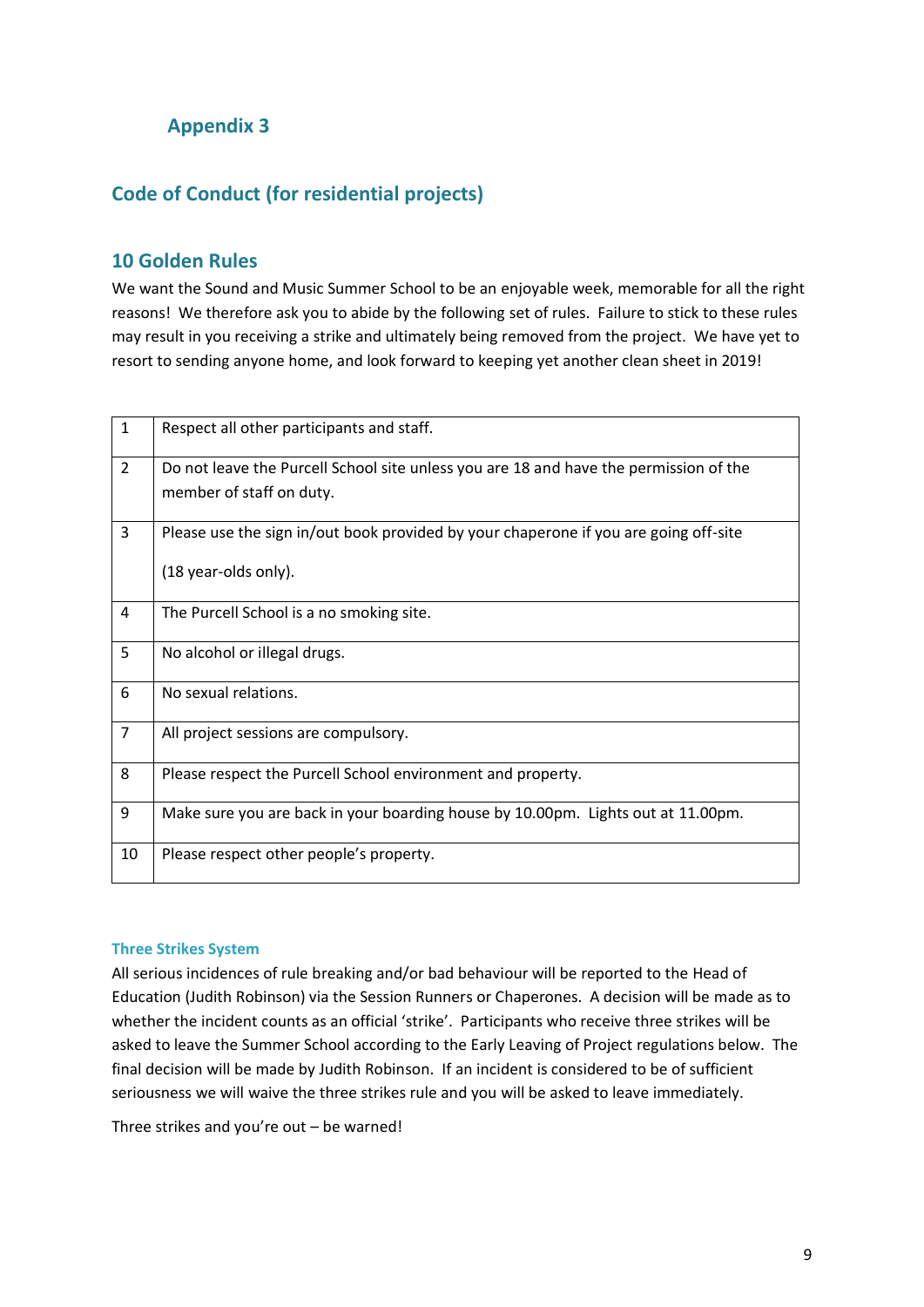#### **Behaviour**

Please treat all participants and staff members with the respect they deserve.

We require acceptable and reasonable levels of behaviour from all participants at all times. We are especially determined that there be no physical, verbal or digital bullying of participants or staff by others taking part in the Summer School, and all staff will be required to bring any instances of such mistreatment to the attention of Judith Robinson.

We expect everyone to be polite and responsible when communicating with others; students will not use strong, aggressive or inappropriate language. Students should appreciate that others may have different opinions. Students will not take or distribute images or videos of anyone without their permission.

Students must not upload material to social networking sites (eg Facebook/Instagram), or broadcasting sites (eg YouTube) that in any way contain associations with the Summer School without the permission of Sound and Music. Students must not create pages on social media that pertain or refer to students or staff of the Summer School.

Where incidents do occur we reserve the right to ask a participant to leave the project. Where this happens we will require that the young person in question is collected as at "Early Leaving of Projects" below.

#### **Tell us in confidence**

If you are aware of any behaviour or actions of others that make you feel uncomfortable, or know of unpleasant or inappropriate material or messages online, please tell a member of Summer School staff. The information you give will be treated in complete confidence.

#### **Early Leaving of Projects**

If you receive three strikes, or are involved in serious incidents of bad behaviour/rule breaking you will be asked to leave the project. Your parent/guardian will be contacted and asked to collect you as soon as possible.

If you are unwell or involved in an accident the Head of Education will contact your parent/guardian and ask them to collect you as soon as possible.

In both the above circumstances we would not allow you to leave the premises unaccompanied unless you are 18 years old.

#### **Accommodation Block**

Everyone will be boarding in the New Accommodation Block, which is arranged over three floors and has a combination of single and shared rooms. Girls' and boys' accommodation is separate and there are also separate common rooms, as well as a communal area on the ground floor. We do not allow members of the opposite sex to visit the bedroom areas of the accommodation. Please note that members of the public are not permitted on site under any circumstances (except for family members and friends helping to drop off bags on the first day).

If you want to visit Sound and Music Summer School participants in another part of the accommodation block, you may do so during your free time. If you are visiting another part of the accommodation block you will only be permitted in the communal spaces (common room). Visitors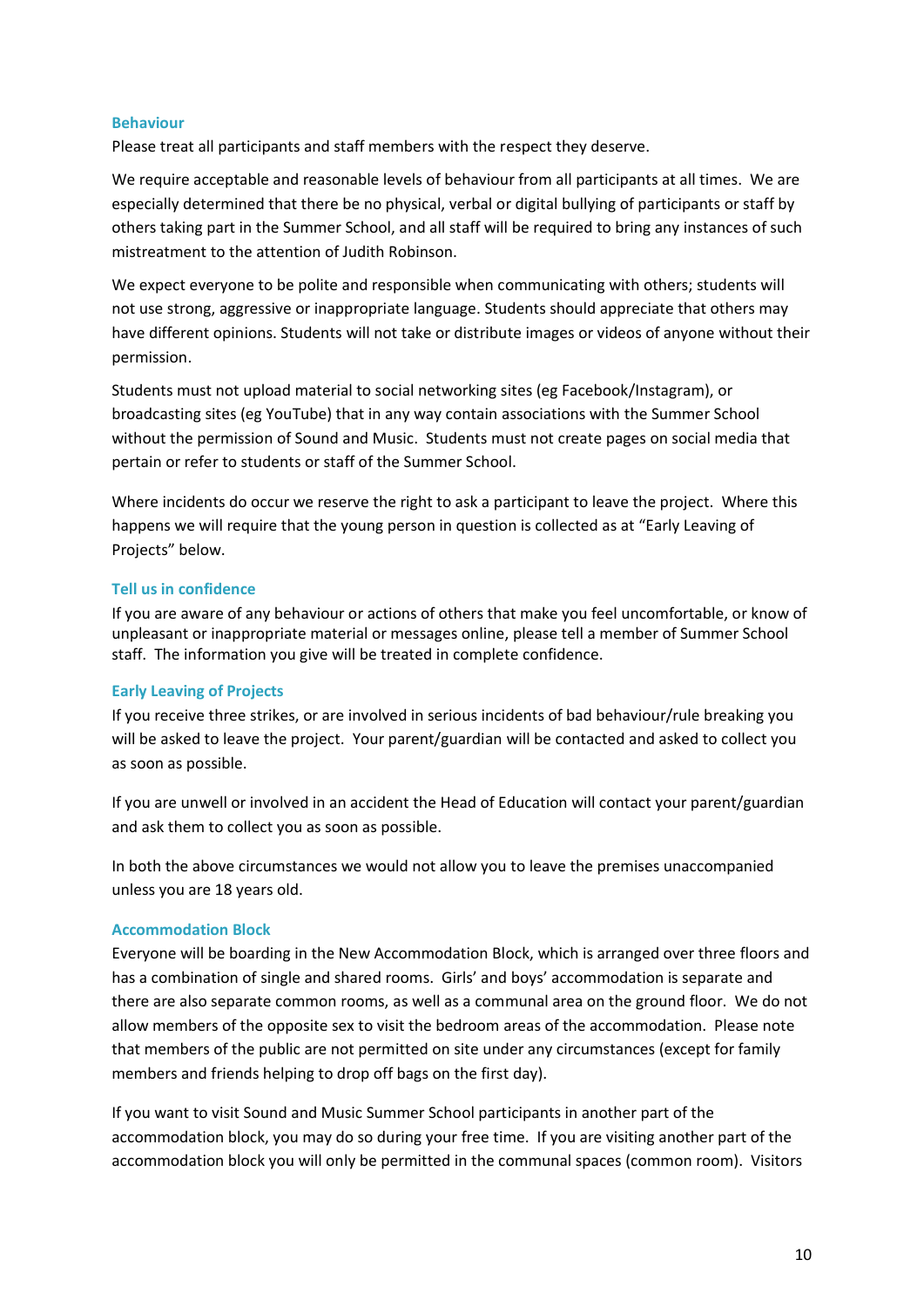must not enter the accommodation area. Please note that you must return to your bedroom by 10pm.

#### **Bedtime**

You should return to the New Accommodation Block between 9pm and 10pm in the evening, signing in with the Chaperone on duty as you enter the building (they will be sitting in the ground floor communal area). Once you have signed in then please do not exit the building again. Lights out is by 11pm. Chaperones will ensure that you have returned by 10pm. If you have not returned by 10pm, the chaperones will come and find you. Please don't make them do this!

In the case of an emergency during the night, one of your chaperones is wakeable. You will be given details of who you may wake in an emergency in the Summer School handbook and on arrival and this information is also displayed in the accommodation block.

#### **Attendance**

Attendance is compulsory at all timetabled activity. If you are unable to attend because of illness please inform the member of staff on duty. Failure to attend these sessions without seeking prior permission from a member of staff will result in you receiving a strike.

#### **Security**

Sound and Music will not accept responsibility for loss or damage to belongings during the residential.

All areas of the Purcell School have their own security codes which will be given to you on your arrival. In the interest of security, under **NO** circumstances must you give your code to anyone who is not a member of the course, or to students who aren't resident in your accommodation area, or to any tutors. Failure to abide by this rule will result in a strike.

When you check in you will be given your own ID badge which you must wear at all times.

#### **Valuable Items**

Please keep your money in a secure purse/wallet. We recommend that you carry money and valuable items with you during the project. In the case of mobile phones, remember that you will be asked to switch them off during sessions. Bedrooms are not lockable but small items can be left in the safes that are provided in each bedroom. Larger items can be left in the staff office, which will have someone on duty throughout the day and locked at night.

Please note that the Purcell School owns a range of valuable equipment and musical instruments, a great deal of which the school kindly allows us to use during the week. It is essential that we take good care of this equipment and not only return it but ensure that it is in good working order, so that they are willing to allow us to use it again in future years. The school does take an inventory of their equipment at the beginning and end of the week and there are CCTV cameras in operation around the site.

Sound and Music will contact the police should they have reason to believe that a member of the Summer School has stolen or tampered with any property belonging to the school, other students or Summer School staff.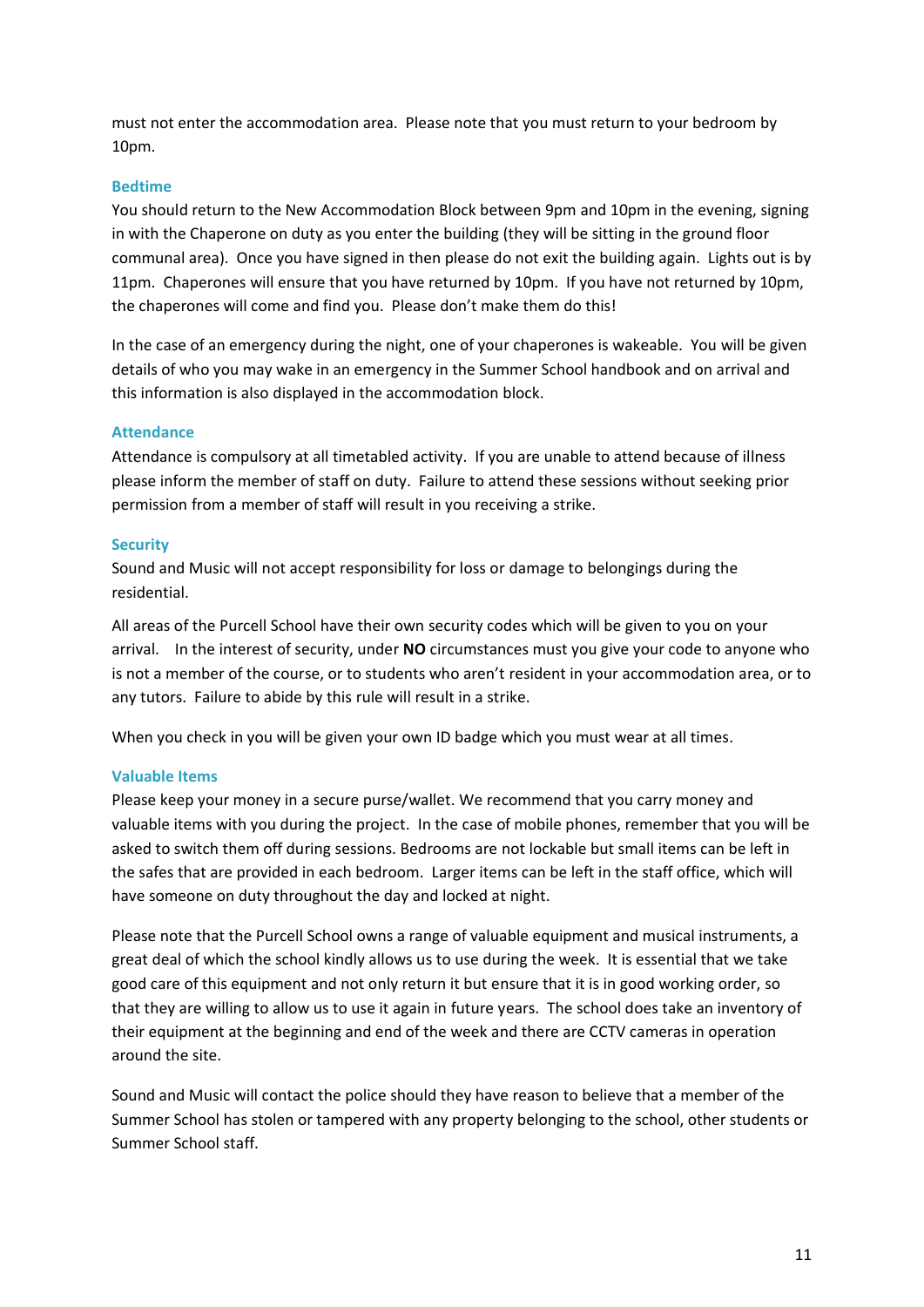#### **Smoking/Alcohol/Drugs**

Smoking is not permitted anywhere in the Purcell School (including the school grounds) and being found smoking will result in you receiving a strike.

Sound and Music does not permit the use of alcohol. Possession of alcohol will result in you receiving a strike. If you are found in possession of alcohol on more than one occasion you may be asked to leave the project.

Sound and Music does not permit the use of illegal drugs. If you are caught in possession of illegal drugs Sound and Music will contact the police.

#### **Sexual relations**

Sound and Music does not permit young people to engage in sexual relations. Doing so will result in you receiving a strike.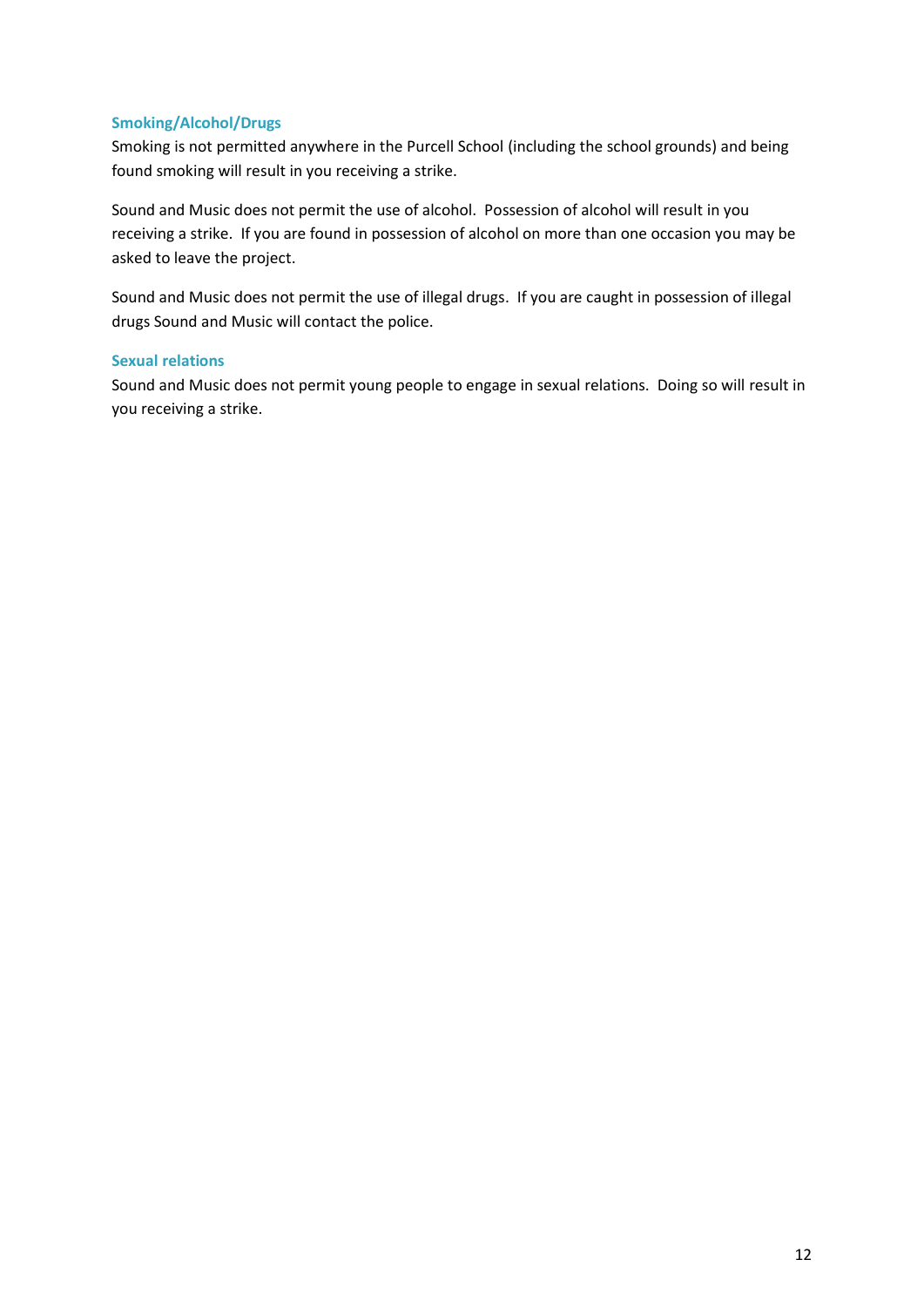# **Code of Conduct (for non-residential projects)**

# **8 Golden Rules**

| $\mathbf{1}$   | Please respect all other participants and staff; no bad language or bullying please.     |
|----------------|------------------------------------------------------------------------------------------|
| $\overline{2}$ | Do not leave the site unless you have permission from your parents to do so. Please only |
|                | leave the site during scheduled breaks and lunchtime.                                    |
| 3              | Xxx (venue) is a no smoking site.                                                        |
| 4              | No alcohol or illegal drugs.                                                             |
| 5              | Please be on time and attend all the project sessions.                                   |
| 6              | Please keep you mobile switched off and out of sight during the workshops.               |
| $\overline{7}$ | Please respect the venue's environment and property and be mindful that members of the   |
|                | public also wish to enjoy using the venue.                                               |
| 8              | Respect other people's property; ask the owner for permission before using other         |
|                | people's laptops/mobiles/instruments.                                                    |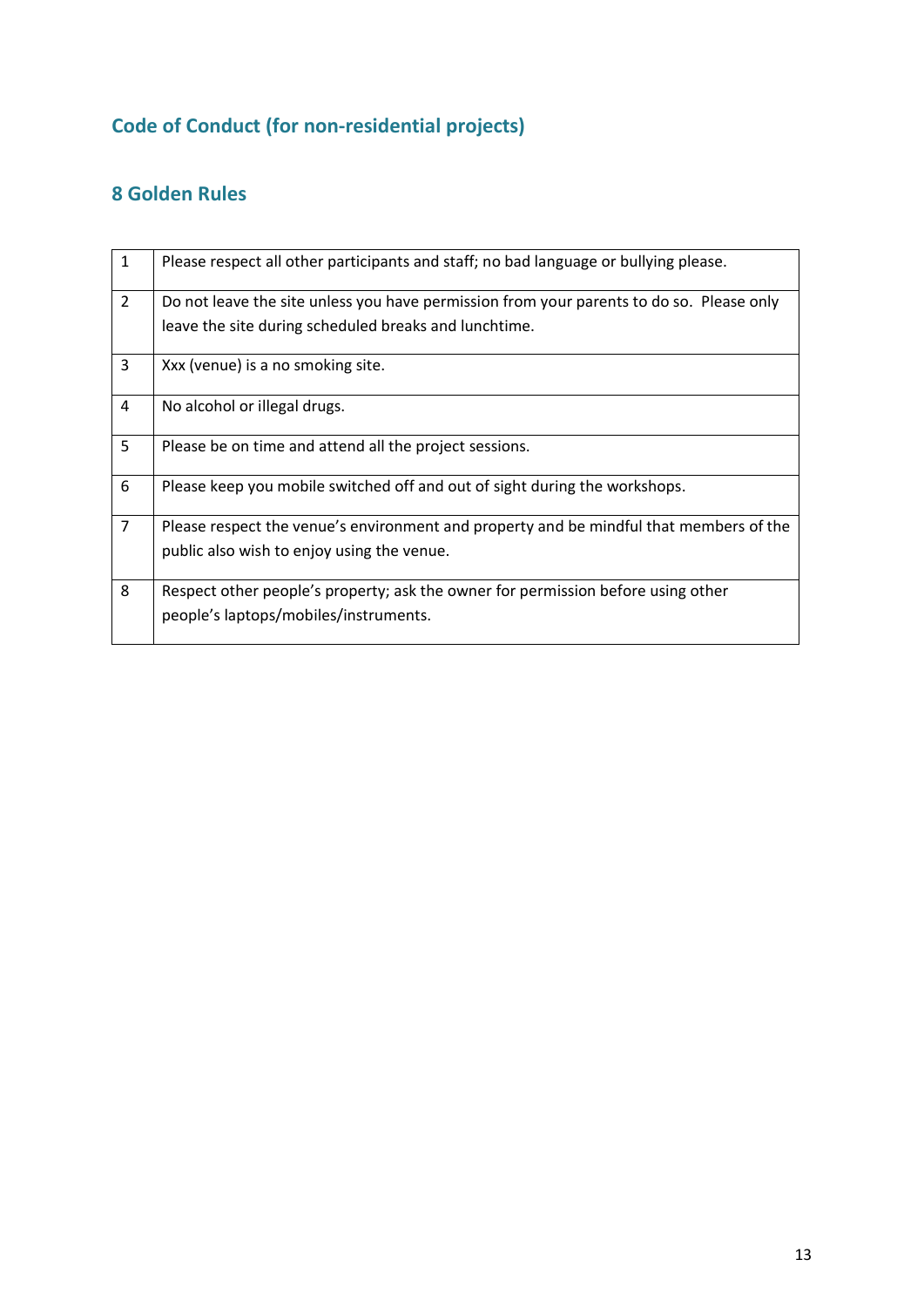# **Code of Conduct (online projects)**

# **7 Golden Rules**

We want the Sound and Music Summer School to be an enjoyable week, memorable for all the right reasons. We therefore ask you to abide by the following code of conduct. From previous years, we know that Summer School students are a kind, considerate and well behaved group of young people and we are looking forward to spending time with this year's group.

| 1              | Respect all other participants and staff                                                                                        |
|----------------|---------------------------------------------------------------------------------------------------------------------------------|
| $\overline{2}$ | No online bullying of students or staff will be tolerated                                                                       |
| 3              | Please attend all timetabled Summer School sessions                                                                             |
| 4              | Your timetable and zoom links are for your use only and should not be shared with anyone<br>else                                |
| 5              | Please make every effort to be ready to start each session on time                                                              |
| 6              | Please dress appropriately                                                                                                      |
| $\overline{7}$ | You should ensure that nothing containing personal information (eg contact details) is<br>visible/available during the sessions |

#### **Behaviour**

Please treat all participants and staff members with the respect they deserve.

We require acceptable and reasonable levels of behaviour from all participants at all times. We are especially determined that there be no physical, verbal or digital bullying of participants or staff by others taking part in the Summer School, and all staff will be required to bring any instances of such mistreatment to the attention of Judith Robinson.

We expect everyone to be polite and responsible when communicating with others; students will not use strong, aggressive or inappropriate language or 'banter'. Students should appreciate that others may have different opinions. Students will not take or distribute images or videos of anyone without their permission.

Students must not upload material to social networking sites (eg Facebook/Instagram), or broadcasting sites (eg YouTube) that in any way contain associations with the Summer School without the permission of Sound and Music. Students must not create pages on social media that pertain for refer to students or staff of the Summer School..

Where incidents do occur we reserve the right to ask a participant to leave the project. Where this happens we will remove the student from the project.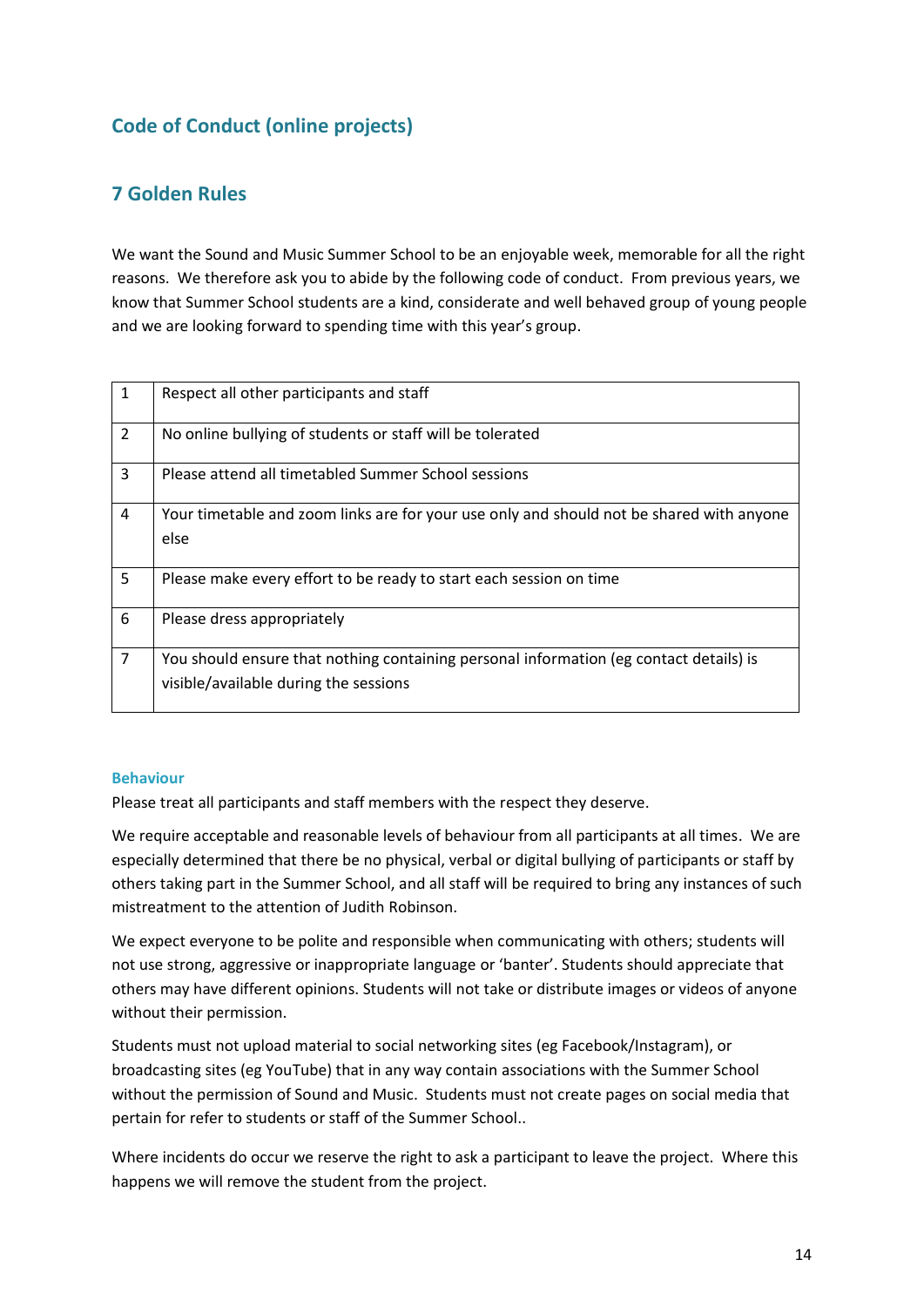#### **Tell us in confidence**

If you are aware of any behaviour or actions of others that make you feel uncomfortable, or know of unpleasant or inappropriate material or messages online, please tell a member of Summer School staff. The information you give will be treated in complete confidence.

#### **Three Strikes System**

All serious incidences of rule breaking and/or bad behaviour will be reported to the Head of Education (Judith Robinson) via the Session Runners or Chaperones. A decision will be made as to whether the incident counts as an official 'strike'. Participants who receive three strikes will be removed from the Summer School. The final decision will be made by Judith Robinson. If an incident is considered to be of sufficient seriousness we will waive the three strikes rule and you will be removed immediately.

#### **Attendance**

We expect you to attend all the timetabled sessions during the Summer School. This will help ensure that you can be supported in learning new composition skills and in creating your new piece of music during the week. There will also be periods during the day when you will not be in direct contact with the tutors. If you are unable to attend because of illness please let a member of the education team know by email [\(education@soundandmusic.org\)](mailto:education@soundandmusic.org) or using the dedicated Summer School mobile number.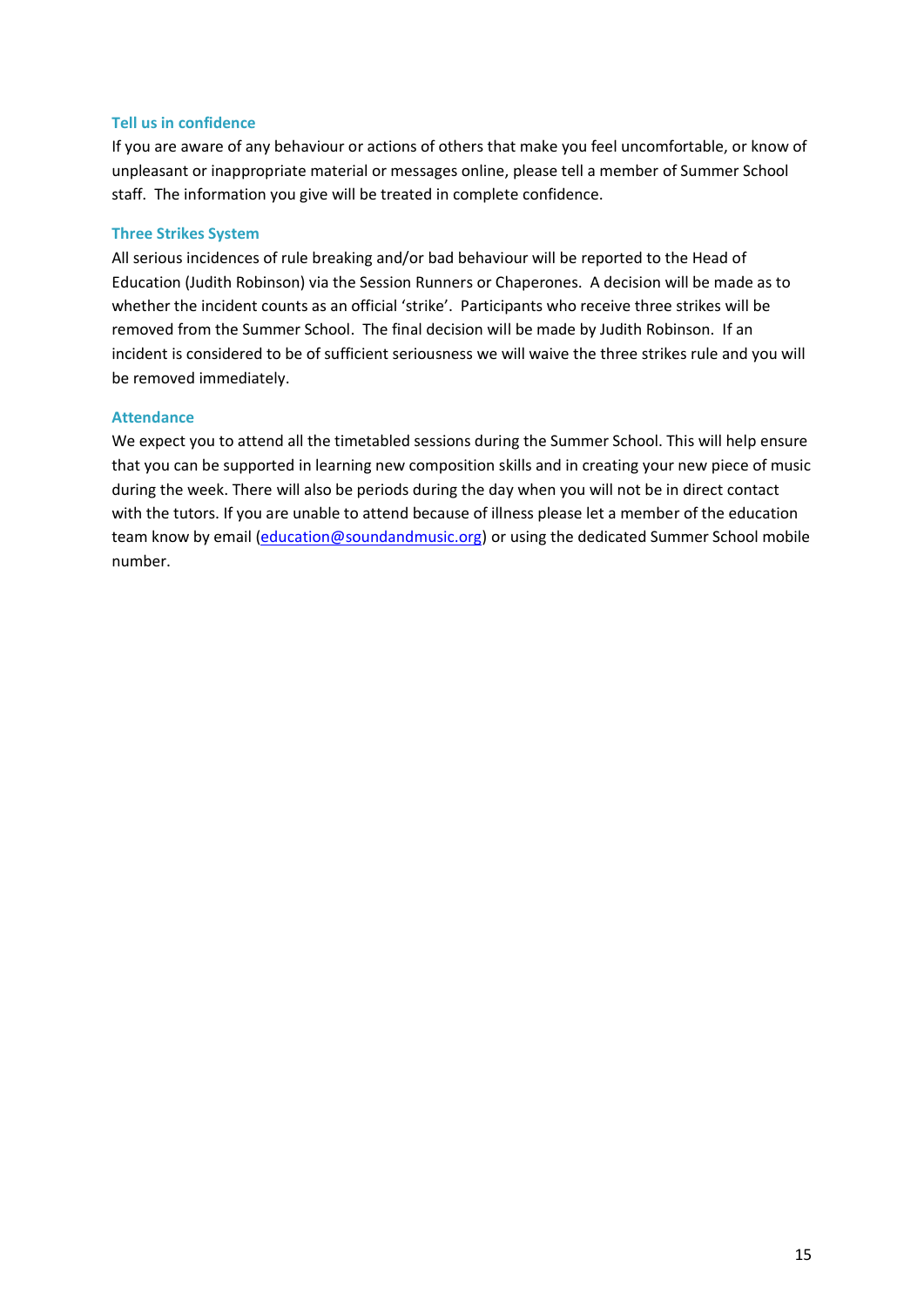# **Appendix 4**

## **Sound and Music Guidelines for Online Learning with Young People**

- 1. Sound and Music is committed to working in a way that ensures maximum safety for all young people and tutors involved in online teaching and learning.
- 2. The following guidelines are in addition to the principles and practice outlined in Sound and Music's [Policy and Procedure for Protection of Children and Vulnerable](https://www.soundandmusic.org/sites/default/files/projects/files/2020_PolicyProcedureforProtectionofChildren_FINAL.pdf)  [Adults](https://www.soundandmusic.org/sites/default/files/projects/files/2020_PolicyProcedureforProtectionofChildren_FINAL.pdf) and form an appendix to that policy.
- 3. Sound and Music will choose and test online platforms carefully. We will use Zoom as the main platform for all online teaching and learning.<https://www.zoom.us/>. Zoom has been thoroughly tested by Sound and Music staff and is recommended as one of the most secure online platforms by the ISM and a number of music education hubs.
- 4. All online teaching and other activity sessions and meetings will be conducted on a timetabled basis. There will be strictly no online 'chat' or interaction outside of these times.
- 5. Zoom works best on a desktop or laptop computer, so these should be used wherever possible. However it is also easily useable on a smart phone or tablet. It uses the camera and microphone functions of your device for communication, so these are needed on whatever device is being used.
- 6. Zoom will be supplemented with links to pre-prepared videos on private Sound and Music YouTube / Vimeo channels, or stored within a Sound and Music Google Drive and sound files shared on other platforms such as Soundcloud and Spotify.
- 7. For tutor groups using the Google Drive, there will be separate "hand in" folders for students and tutors so the tutors don't have access to the students' contact details. For the Film Group (the group using this facility most frequently), the Technical Manager will be responsible for copying over files from one area to the other.
- 8. The Sound and Music Zoom accounts are hosted by Judith Robinson (Head of Education) and Ayse Koklu (Education Coordinator) and are linked to dedicated Sound and Music email accounts. Nominated Summer School tutor group staff members will be appointed as 'co-hosts' for sessions and activities held within each tutor group.
- 9. For the Summer School, each tutor group will have its own Pro Zoom account, associated with a dedicated Sound and Music email address that the Key Tutor and Runner (and in the case of the film group, the Technical Manager) will have log in rights to.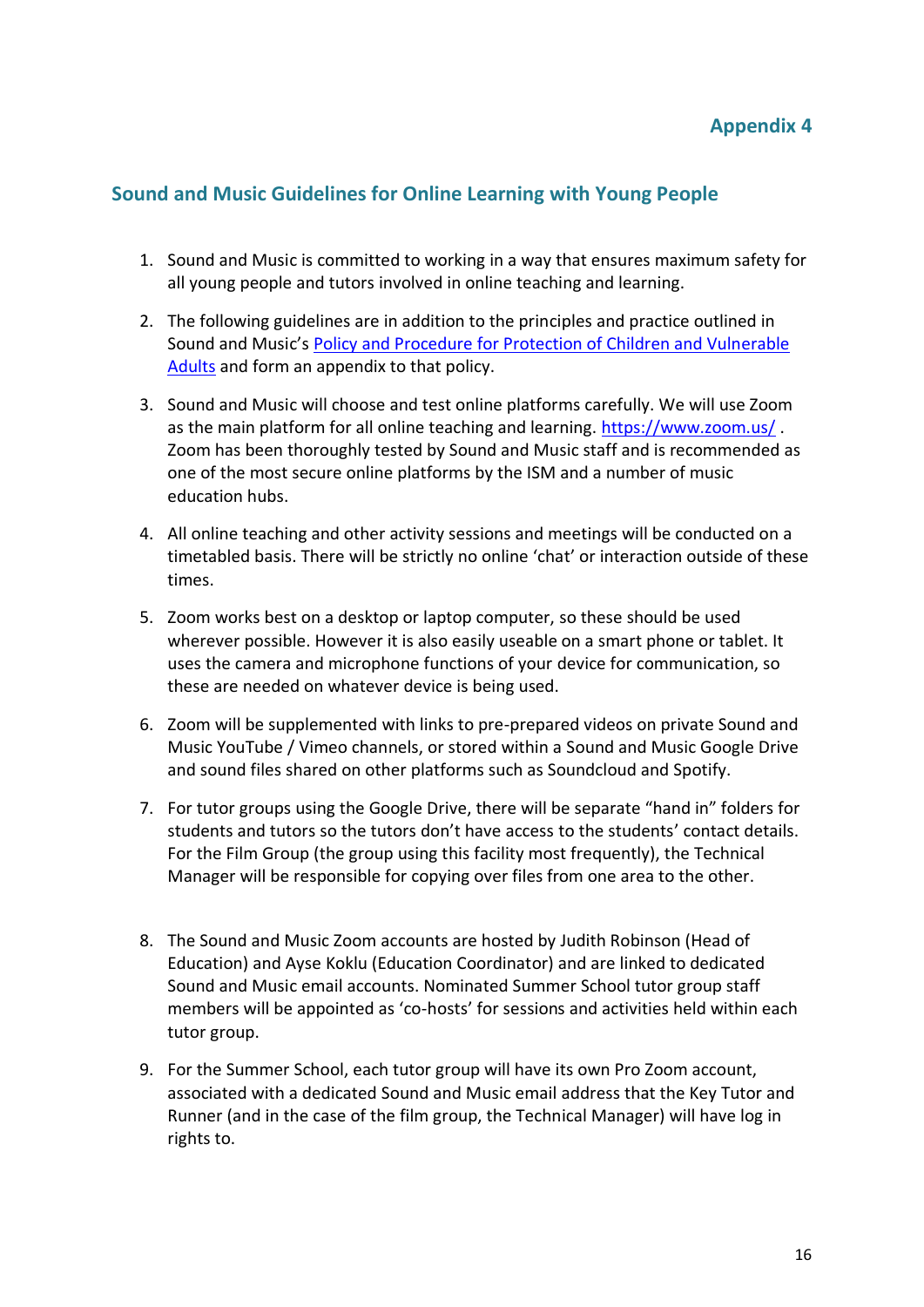- 10. The default setting for Zoom will be that students can't screen share (or message privately) but tutors, as Hosts/Co-hosts can temporarily allow screen sharing by enabling Co-hosts rights to students, if that facilitates tech support or looking at someone's score. Tutors will need to remember to remove the Co-host right afterwards.
- 11. Young people and tutors will be sent an e-invitation to their timetabled lesson, session or other online activity such as meeting or pastoral chat. Invitations can be linked to online calendars so timetabled sessions are clearly visible. Students will be pre-registered so only those signed up can enter the waiting room. The Runner will then have a list of students and admit them each session. Sound and Music is offering a Zoom try-out to all students a few days before the Summer School starts.
- 12. All teaching, learning and other sessions will be conducted with two members of Summer School staff on duty on Zoom. There will always be one 'host' or 'co-host' online, in addition to the tutor or staff member who is leading the activity.
- 13. The Sound and Music Education Team (Head of Education and Education Coordinator) will 'pop in' to online sessions at regular intervals to check all is well from a safeguarding point of view and also to support any technical questions with the platform. The session 'host' will end the session at the appropriate time at which time everyone will be automatically exited from the session.
- 14. Young people and staff must be physically located in safe working spaces, appropriate for online lessons; with an appropriate background.
- 15. Young people and tutors should make sure that nothing overtly personal (such as items showing contact details, school uniform, address) is visible in the space where they are accessing Zoom. They should dress appropriately for a learning activity as they would in a face-to-face session.
- 16. Sound and Music will share the timetable of online activities both required and any optional sessions – in advance with parents and carers so that there is transparency about when online activity will take place.
- 17. Young people's parents or other responsible adult will be made aware the session is happening and are welcome to be present in the room or close proximity in the home if they feel that would be advisable for support or supervision.
- 18. Summer School staff should work from a room where others cannot see or listen in. If this is not possible, then headphones must be worn, and screens angled away towards a wall and away from any other people. In any event, a neutral background should be used with minimal personal items in view.
- 19. All Summer School tutors and staff will be expected to dress professionally for their sessions and conduct them to the same safeguarding and professional standards as required for face-to-face sessions.
- 20. Summer School tutors and staff may terminate a session (including a 1-2-1 session with a student) if they do not feel comfortable with any aspect of the session (eg the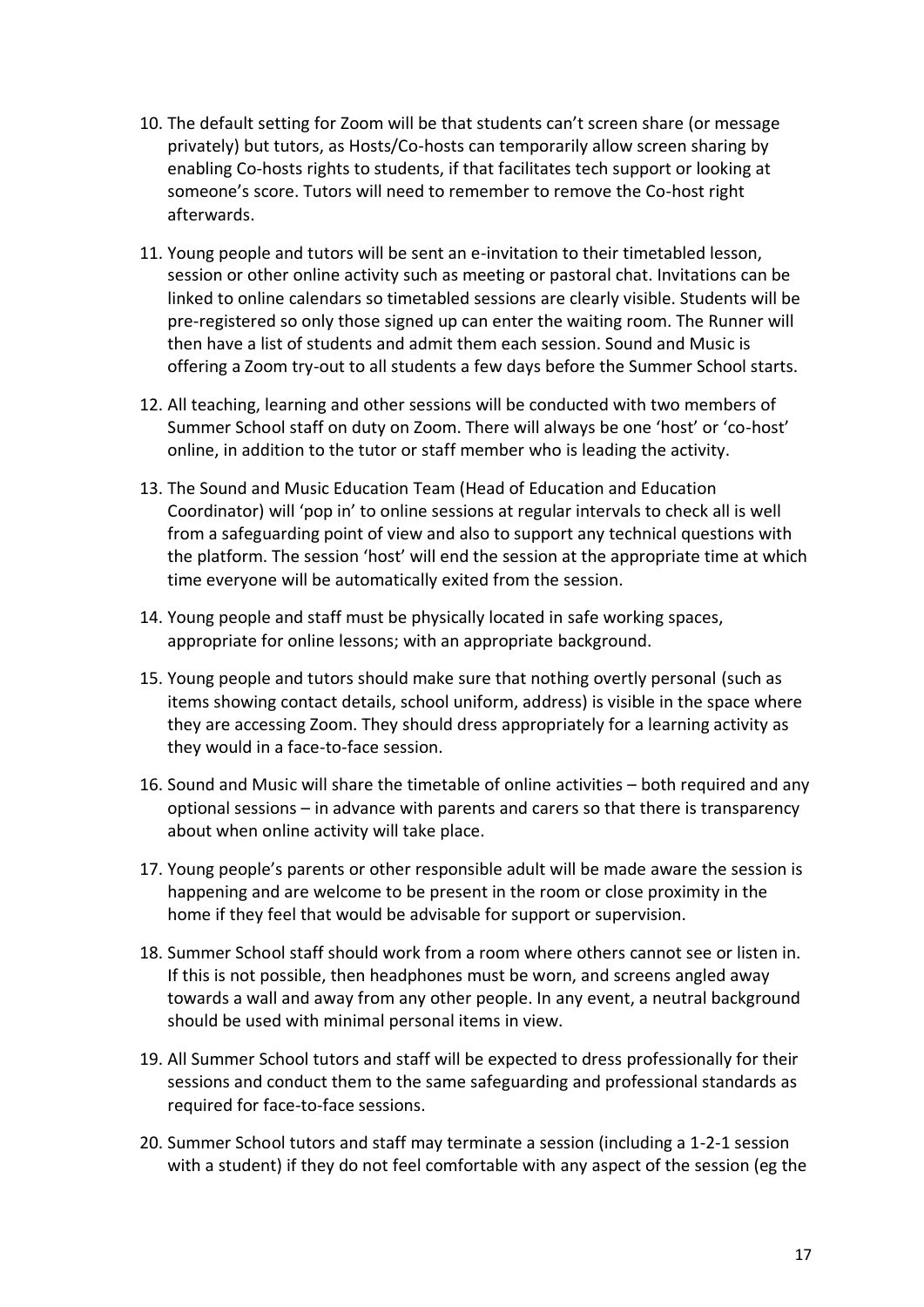student's dress or manner). If this occurs then this should be reported to Judith Robinson, Head of Education as soon as possible.

- 21. Staff are advised to check what is visible on the laptop / device screen to prepare for using the 'screen-sharing' function of Zoom.
- 22. Sound and Music reserves the right to use the record function to record all online sessions using video and or audio. This is as a safeguarding precaution. Sound and Music education staff will securely store and delete all sound and video files as soon as possible after sessions – at the latest within one month of the activity taking place.
- 23. Young people and parents are not permitted to record one-to-one sessions (whole or in part) unless for a specific reason (eg to support an identified learning need) and if agreed in advance with the Sound and Music Head of Education.
- 24. During Summer School activities, students can communicate with their tutors through the chat box in zoom (private messaging will be disabled, all chat will go to everyone) or via the dedicated Sound and Music email account for that group. They will also be able to contact the Education Team via the education  $\omega$  email address and use the dedicated Summer School mobile number.
- 25. Students should be encouraged to keep themselves on mute when in group sessions to reduce background noise.
- 26. Students should be encouraged to speak one at a time and if they would like to say something or ask a question they should either raise their hand or use the 'raise hand' function to signal.
- 27. If you have an unstable connection, switching the video camera off helps.
- 28. Students might like to switch between [gallery view](https://support.zoom.us/hc/en-us/articles/360000005883-Displaying-participants-in-gallery-view) and speaker view in Zoom, depending on whether they wish to see everyone in the group equally, or focus on the tutor speaking. It is also possible to hide the image of themselves if they don't like looking at it all day!

These guidelines have been produced by referring to the following online sources – which provide additional information that may be useful for staff, parents and young people.

BBC Own It - <https://www.bbc.com/ownit>

Incorporated Society of Musicians (ISM) – [https://www.ism.org/advice/safeguarding-for-remote](https://www.ism.org/advice/safeguarding-for-remote-lessons)[lessons](https://www.ism.org/advice/safeguarding-for-remote-lessons)

Music Mark - <https://www.musicmark.org.uk/resources/online-music-teaching-and-safeguarding/>

Musicians Union (MU) – [https://www.musiciansunion.org.uk/Home/Advice/covid-19/music](https://www.musiciansunion.org.uk/Home/Advice/covid-19/music-teaching/online)[teaching/online](https://www.musiciansunion.org.uk/Home/Advice/covid-19/music-teaching/online)